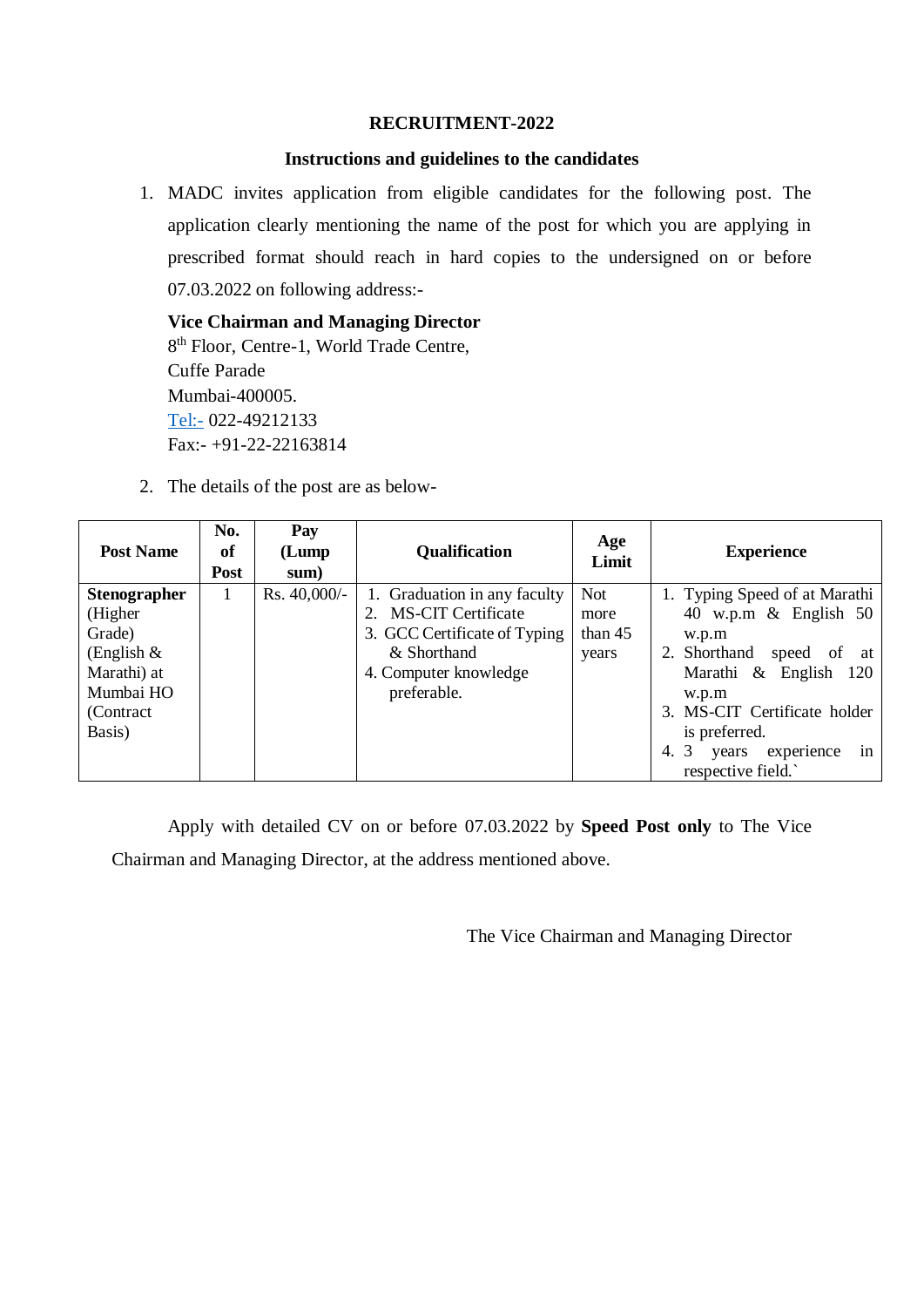#### 1. GENERAL CONDITIONS-

- i) Appointment will be made as per vacancies and requirements.
- ii) Other than salary, perks like leave encashment, medical insurance / LTA etc. will be as per the policy of MADC.
- iii) Before filling up the application form candidates should ensure that they fulfil all eligibility criteria. MADC will take up verification of eligibility conditions with reference to the original documents only after the candidate has qualified for interview. Their admission to all the stages of the recruitment process will be purely provisional subject to satisfying the prescribed eligibility criteria.
- iv) The candidates will be short listed for personal interview on the basis of documents submitted. Taking into consideration the performance in the Personal interview, the select list will be prepared.
- v) Prescribed qualifications are minimum and mere possession of the same does not entitle the candidates called for interview. The candidates will be shortlisted for interview commensurate with the number of vacancies.
- vi) MADC has right to cancel this advertisement fully or partially on any ground without giving any notice at any time.
- vii) Candidates, who are working in the Government Organization/undertaking must forward their application with the "No Objection Certificate" from his/her Head of the Department.
- viii) Candidates must make sure that he/she is fulfilling all the required educational and experience criteria. Candidature can be cancelled at any time and any stage, if a candidate is not fulfilling the requisite criteria.
	- ix) If any false/incorrect information furnished by the candidate is detected at any stage of recruitment process, his/her candidature will be cancelled.
	- x) Candidate will not eligible be for the appointment if he/she punished by any court in the civil/Criminal cases. Candidate must produce the details, if he/she facing police inquiry/outstanding court matter or punishment if any; selected candidate must submit NOC from the police department at the time of appointment.
- xi) Knowledge of Marathi is desirable.
- xii) The decision of the Management in all matters relating to recruitment shall be final and no individual correspondence will be entertained.
- xiii) Selected candidate appointed in MADC will have to work at any place within State of Maharashtra or elsewhere at Project places.
- xiv) After appointment the candidate will have to produce police verification certificate within 30 days and character certificate from the concerned police station. If the reports are found to be offensive, the said candidate will be terminated from the services without giving any intimation.
- xv) Candidate must remain present with their own expenses for the entire recruitment drive.
- xvi) Candidate must be alert from the assurance of Mediator/ Thief/ Persons who claim to be belonging to MADC.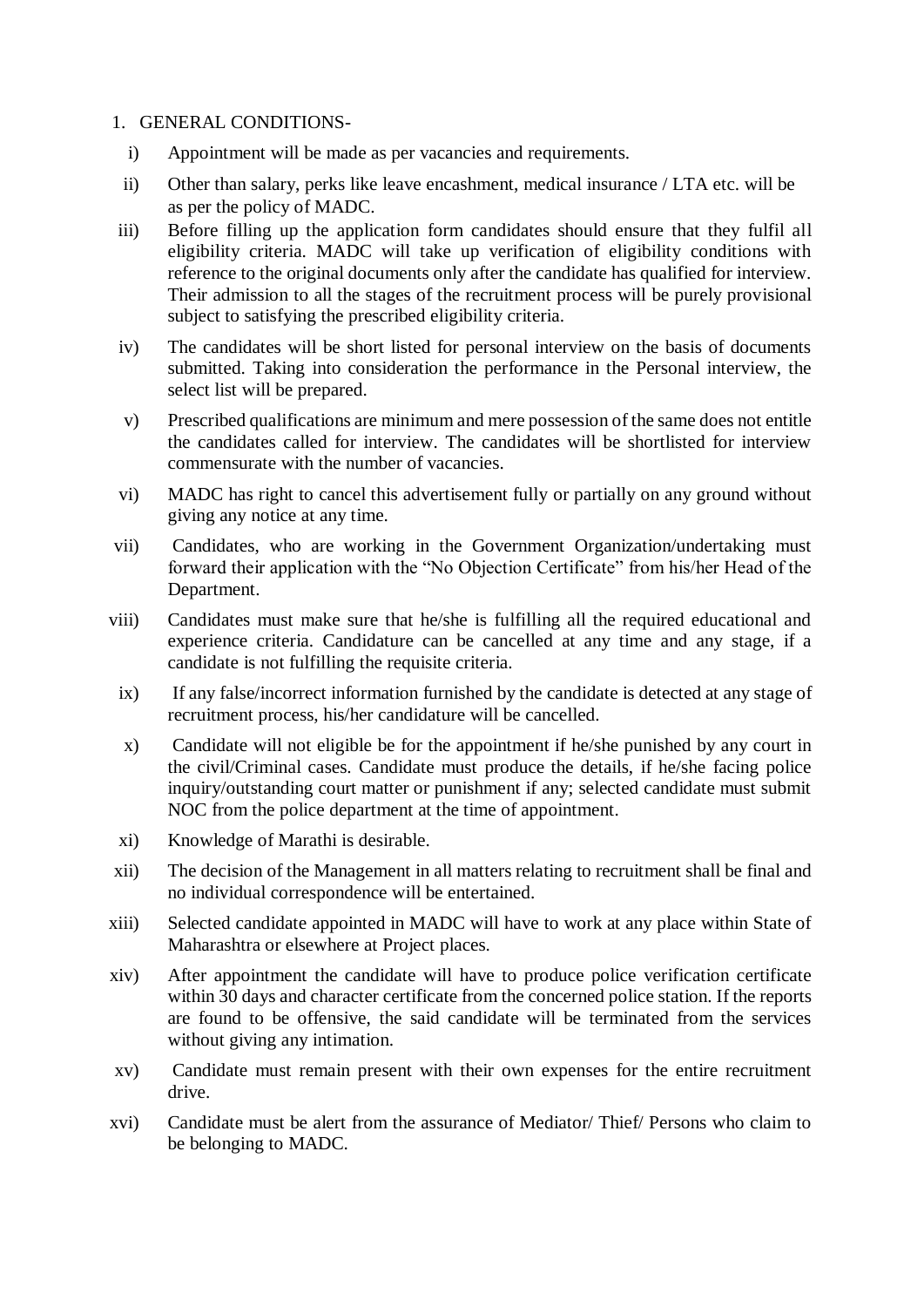- xvii) The recruitment in MADC Ltd. is done strictly as per merit in a systemic way giving appropriate weightage to various parameters as decided by Management.
- xviii) Provided that Management may relax conditions relating to educational qualification, experience & age in favour of candidates already in service of MADC, Govt. of Maharashtra, Govt. of India and Govt. undertaking company.
- xix) Any canvassing by or on behalf of the candidates or to bring any outside influence with regards to their selection/recruitment shall result in disqualification of candidature.
- xx) The candidates should submit the self-attested documents in order mentioned below
	- a) SSC mark sheet & SSC Board Certificate.
	- b) HSC mark Sheet & Board Certificate.
	- c) Degree mark sheet & Certificate.
	- d) Post-Graduation mark sheet & Certificate.
	- e) Experience Certificate.
	- f) PAN Card
	- g) Aadhar Card.